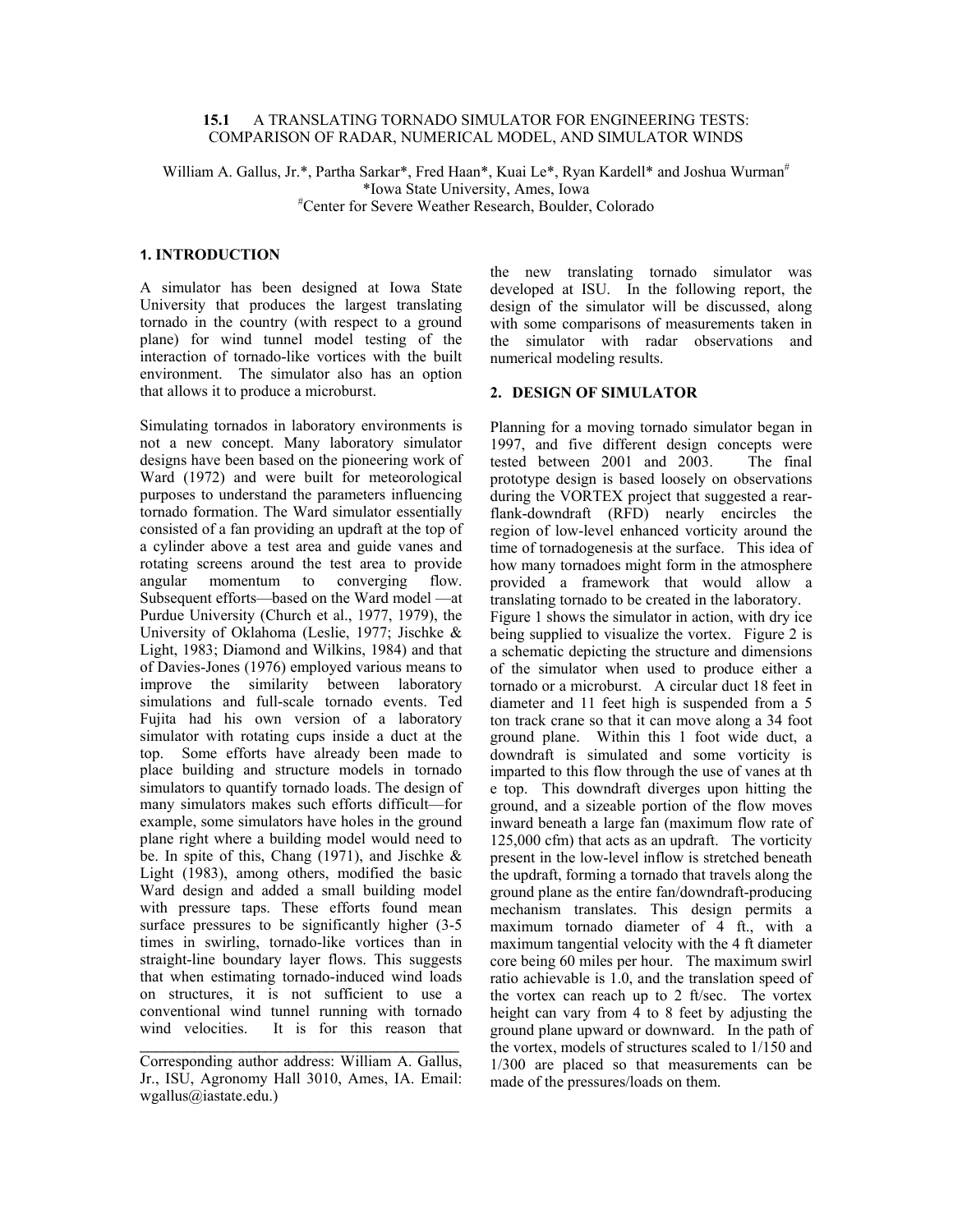

Figure 1: Tornado simulator with vortex highlighted through the use of dry ice.

## **3. RADAR OBSERVATIONS OF NEAR-GROUND WINDS**

To validate the reasonableness of the simulated winds within the vortex, observations from the Spencer South Dakota tornado of May 30, 1998 were used. These observations were collected by the Doppler on Wheels radars and some discussion of this particular tornado can be found in Wurman (2002). Radar observations were input into an Radar observations were input into an axisymmetric model constrained by the radar data to eliminate some higher wavenumber perturbations such as multiple vortices. The radar constrained model incorporates the tornado wind field components of axisymmetric rotation and translation. The model domain covered a 2 km by 2 km area with 10 m horizontal grid spacing. The swirl ratio was believed to be relatively low (.5 or so) at the time these observations were made and was primarily a single-cell vortex. In addition to these data, a least squares minimization of the Doppler velocity observations was applied to estimate the azimuthally averaged (axisymmetric) radial and tangential wind speed components in 40 m wide annuli at successive 20 m intervals moving out from the tornado center. These estimates are tornado-relative and do not include the translation speed. Figure 3 shows the average tangential

velocity as a function of radius for several height levels above ground. Note that the winds at the lowest elevation (20 m) are the strongest anywhere within the lowest kilometer. In addition, the radius of maximum winds is smaller at the lowest two heights (around 100 m) and then becomes wider (200 m) and relatively constant with height above roughly 70 m. The radial component of the flow is shown in Figure 4. The radial flow tends to be strongest relatively far from the center of the vortex, in the .5-1 km band. The radial inflow is strongest at the lowest elevation no matter what radial distance at which the observation is taken.

# **4. NUMERICAL SIMULATIONS**

Because radar observations are unable to be made within the lowest 20-50 meters of the ground due to beam angle and obstructions, a CFD model was used to get an idea of wind in the lowest levels of the troposphere. For this purpose, Fluent was used. Tests were primarily made using a domain that represented the controlled laboratory simulator. However, one test was performed where the radar data within the lowest 900 m of the ground were assumed to represent inflow conditions in the domain. Figure 5 shows the tangential velocity from the numerical model. The model generally simulates the radar observations well, with the strongest winds in the lowest 50 m of the ground. The peak winds are about 10% smaller than observed. Although the numerical model does show a hint of a smaller radius of maximum winds for the lowest elevations, the difference is not as pronounced as in the radar observations, and the radii are larger than observed, especially at the lowest levels. The simulated radial flow (Figure 6) has peak magnitudes relatively close to the radar observations, although for small radial distances the flow is overestimated near the ground. The simulations indicate relatively constant low-level radial inflow for all radii greater than or equal to 300 m. Radar found this to be the case only for radii of 600 m or more. In addition, the simulated results indicate too deep a layer of inflow, with not enough outflow aloft. However, in general, taking into account the fact that the true depth of the inflow layer for the actual tornado is unknown, Fluent does a reasonably good job of simulating the Spencer tornado. The numerical model has been used to simulate flow based on measurements taken in a smaller model laboratory simulator on which the design of the large simulator was based. Tangential and radial velocity profiles for these simulations are shown in Figure 7. This simulator was scaled 1:4.5 compared to the large simulator,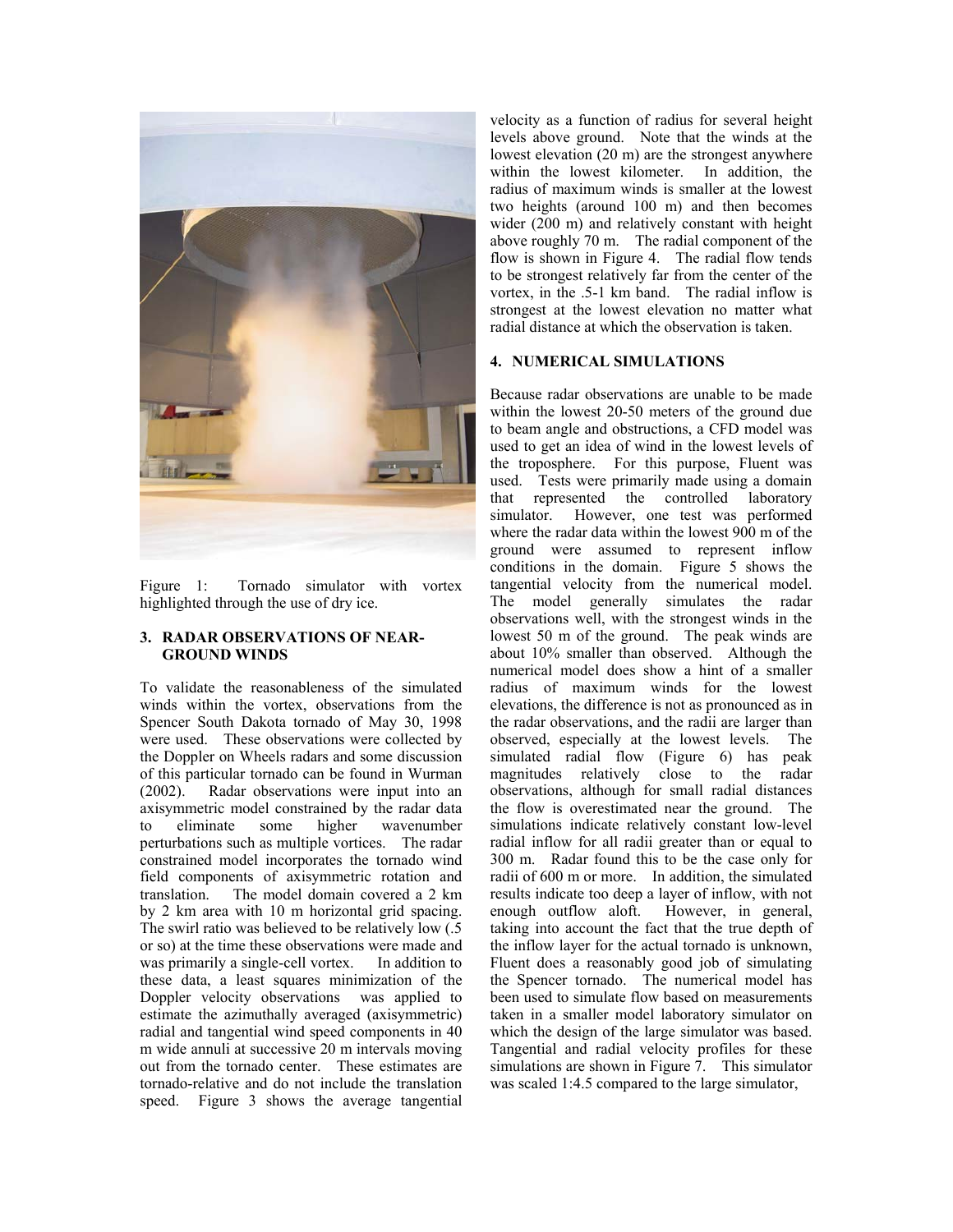

Figure 2: Schematic of tornado simulator showing dimensions of simulator

and had a maximum fan flow rate a factor of 53 less than that of the large simulator. Figure 7 shows relatively weak tangential flow in the vortex with a vertical orientation (radius of maximum flow constant with height). The radial velocity plot was created assuming a moving ground plane to represent the effects of tornado translation. Qualitatively both the tangential and radial velocity profiles resemble the observations, and even moreso the simulations based on the radar data. The simulated wind speeds, however, are significantly less than those measured in the

laboratory simulator, which are discussed in the next section. Fluent will be used in the future to simulate the vortex present in the large simulator, once velocity measurements are collected that can be used as inflow conditions. Sensitivity tests will also be performed to determine the impact on the vortex from assumptions about surface roughness.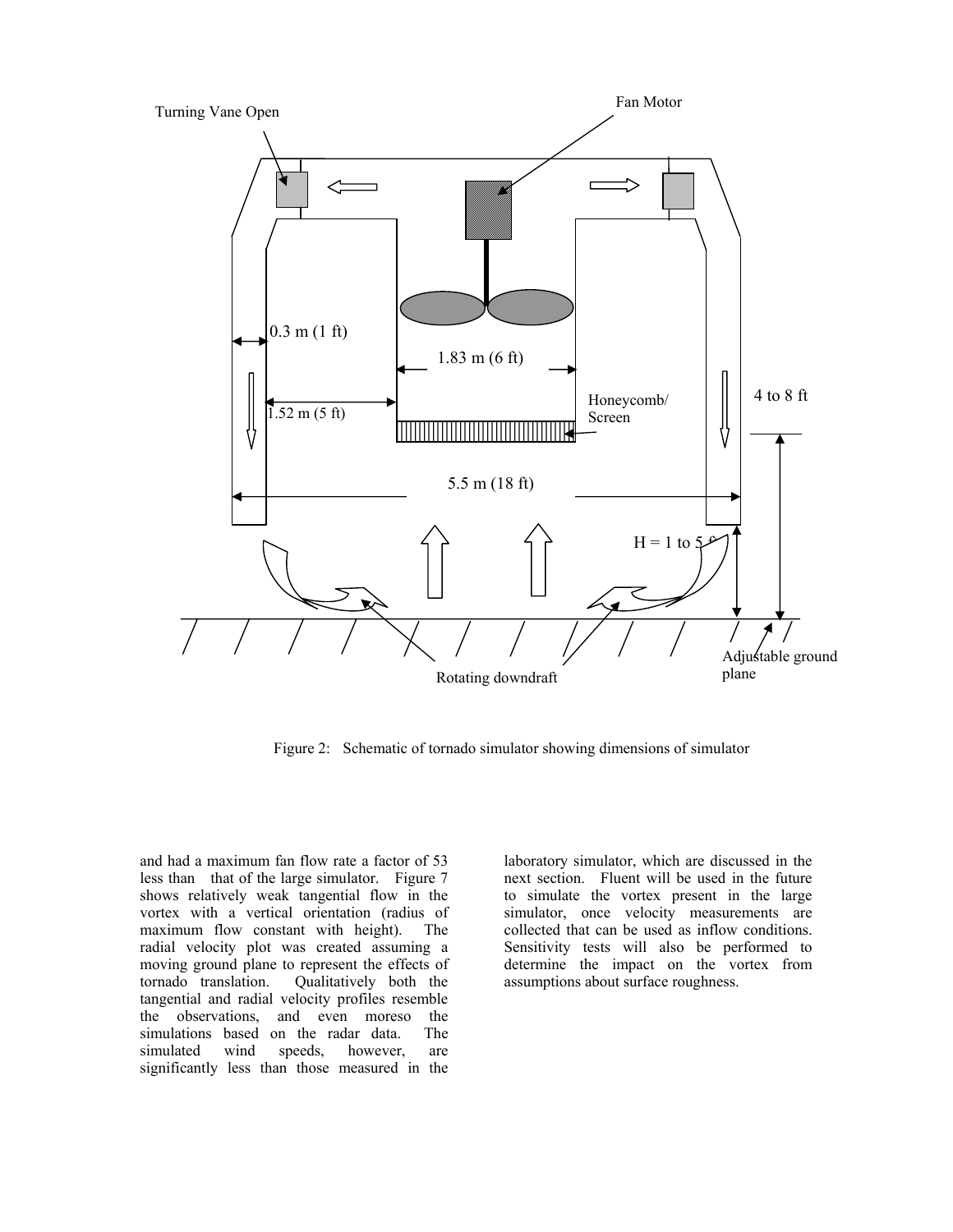

Figure 3: Radar-observed tangential velocity profiles in m/s (averaged azimuthally) as a function of radial distance (meters). Different colored curves show profiles at different elevations (m) above ground.



Figure 4: Radar-observed radial velocity profile (m/s) averaged azimuthally as a function of height (in meters). Different curves refer to different radial distances (m) from the center of the vortex.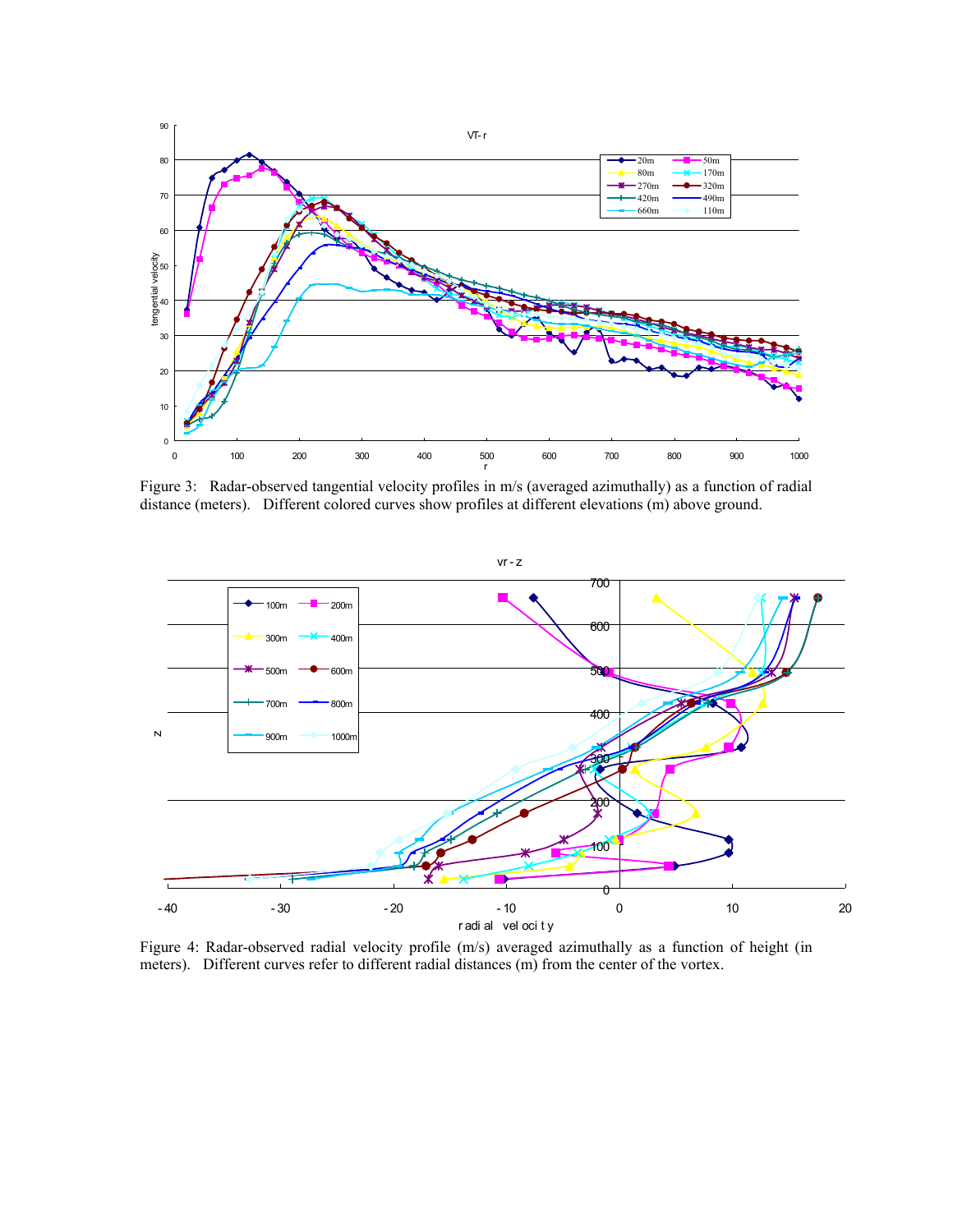

Figure 5: Numerically-simulated tangential wind profile ( m/s) averaged azimuthally as a function of radial distance (in m), using radar data in the lowest 900 m as inflow conditions in the model. Different curves refer to different distances (m) above the ground.



Figure 6: Numerically-simulated radial inflow profiles (m/s) averaged azimuthally as a function of height (in m), using same assumptions as in Fig. 5. Different curves refer to different radial distances (m) from center of vortex. Vertical scale is not relative to the ground; ground height is shown as –400 m.

#### fluent result using radar dat a tangential profile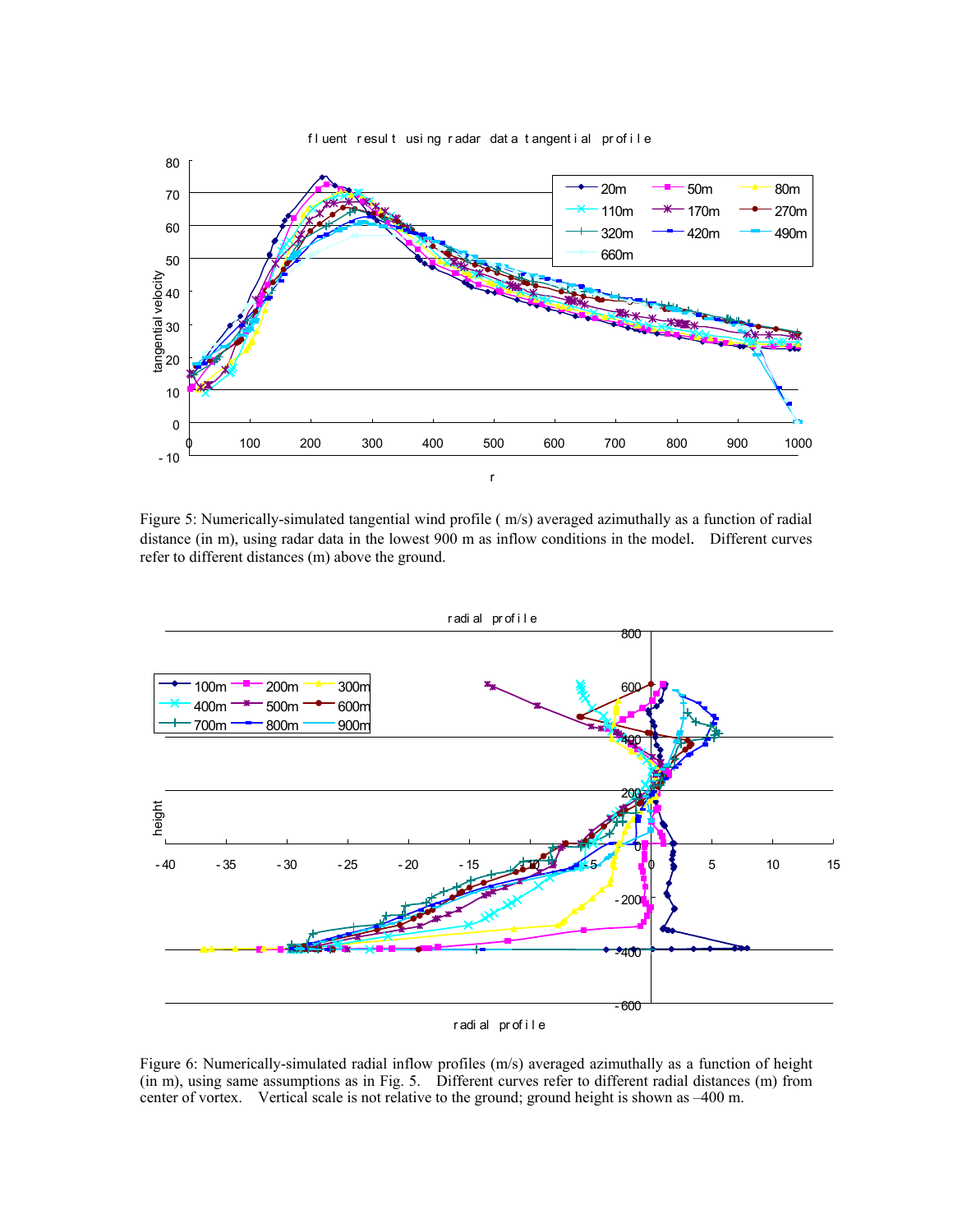

Figure 7: Tangential (top) and radial (bottom) velocity profiles (m/s) simulated using inflow data provided from a smaller laboratory model. Radial distance in top figure and height in bottom are in meters.

## **5. LABORATORY SIMULATOR RESULTS**

Much data was collected from a smaller model laboratory simulator prior to spring 2004. Figure 8 shows the tangential velocity profile as a function of radial distance at a height of 3 inches above ground for laboratory tests using several different vane angles and a height of the downdraft duct of 4 inches above the ground. Simulations were found to be somewhat sensitive to both this height and the vane angle. Maximum tangential flow was found<br>for vane angles around 70 degrees. Peak for vane angles around  $70$  degrees.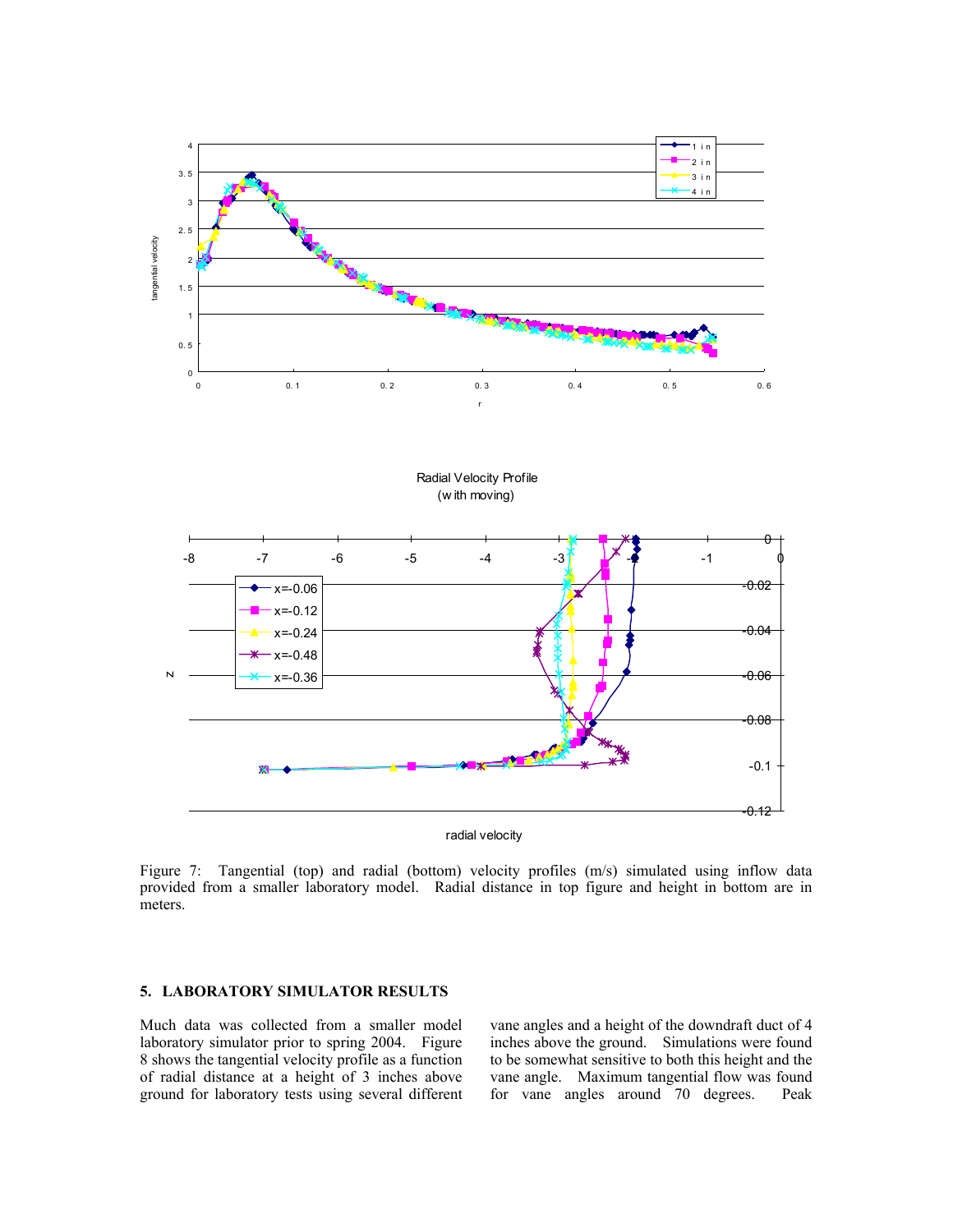tangential velocities in this figure are just over 10 m/s, substantially larger than the Fluent results for this case. It is believed that a failure to include the vertical component of the flow in the inflow conditions may account for some of the discrepancy. The inflow conditions were measured rather close to the downdraft duct, where it is likely a substantial vertical component was present. Note that although the peak tangential velocity increases as vane angle increases (such that the low-level inflow has more tangential flow and less radial component), the radius of maximum wind expands as the vane angle increases.

Measurements are ongoing at present within the large tornado laboratory simulator. These results will be presented at the conference. Preliminary pressure measurements indicate a pressure drop of nearly 9 mb within the vortex when the fan is operating at full power. The pressure profile qualitatively resembles that obtained within an F4 tornado that passed directly over a portable probe near Manchester, South Dakota in June 2003 (T. Samaras, personal communication). Making normal assumptions about pressure deficit and corresponding vortex winds, the 9 mb drop would correspond to peak flow of slightly over 60 miles per hour, roughly what was predicted based on results from the smaller model. The calculated swirl ratio in this case was .57 based on the core radius, but would be roughly 1.0 based upon the radius of the updraft itself.

## **6. SUMMARY**

A simulator that creates a moving tornado vortex has been designed to produce a large enough vortex to allow engineering studies. The laboratory results are being compared with radar observations and numerical simulations to validate the realism of the laboratory tornado.

## **7. ACKNOWLEDGEMENTS**

This research was funded in part by NSF Grant 0220006. We gratefully acknowledge the feedback and information we received from Tim Samaras, and the access to a few model results from Dr. David Lewellen early in the project.



Figure 8: Tangential velocity profiles from small model laboratory simulator as a function of radial distance. Curves indicate different vane angles used to impart vorticity (red=10 degrees, yellow=30, pink =50, black =70).

## **8. REFERENCES**

Chang, C. C., 1971: Tornado effects on buildings and structures with laboratory simulation*. Proc., Third International Conference on Wind Effects on Buildings and Structures*, Tokyo, Japan, 231-240.

Church, C. R., J. T. Snow, and E. M. Agee, 1977: Tornado vortex simulation at Purdue University. *Bull. Amer. Meteor. Soc*., **58**, 900-908.

Church**,** C. R., J. T. Snow, G. L. Baker, and E. M. Agee**,** 1979: Characteristics of tornado-like vortices as a function of swirl ratio: A laboratory investigation*. J. Atmos. Sci*., **36**, 1755-1776.

Diamond C. J., and E. M. Wilkins, 1984: Translation effects on simulated tornadoes*. J. Atmos. Sci.,* **41**, 2574-2580.

Davies-Jones, R. P., 1976: Laboratory simulations of tornadoes. *Proceedings, Symposium on Tornadoes*. Texas Tech. Univ., 151-174.

Jischke, M. C., and B. D. Light, 1983: Laboratory simulation of tornadic wind loads on a rectangular model structure. *Proc., Sixth International Conf*.